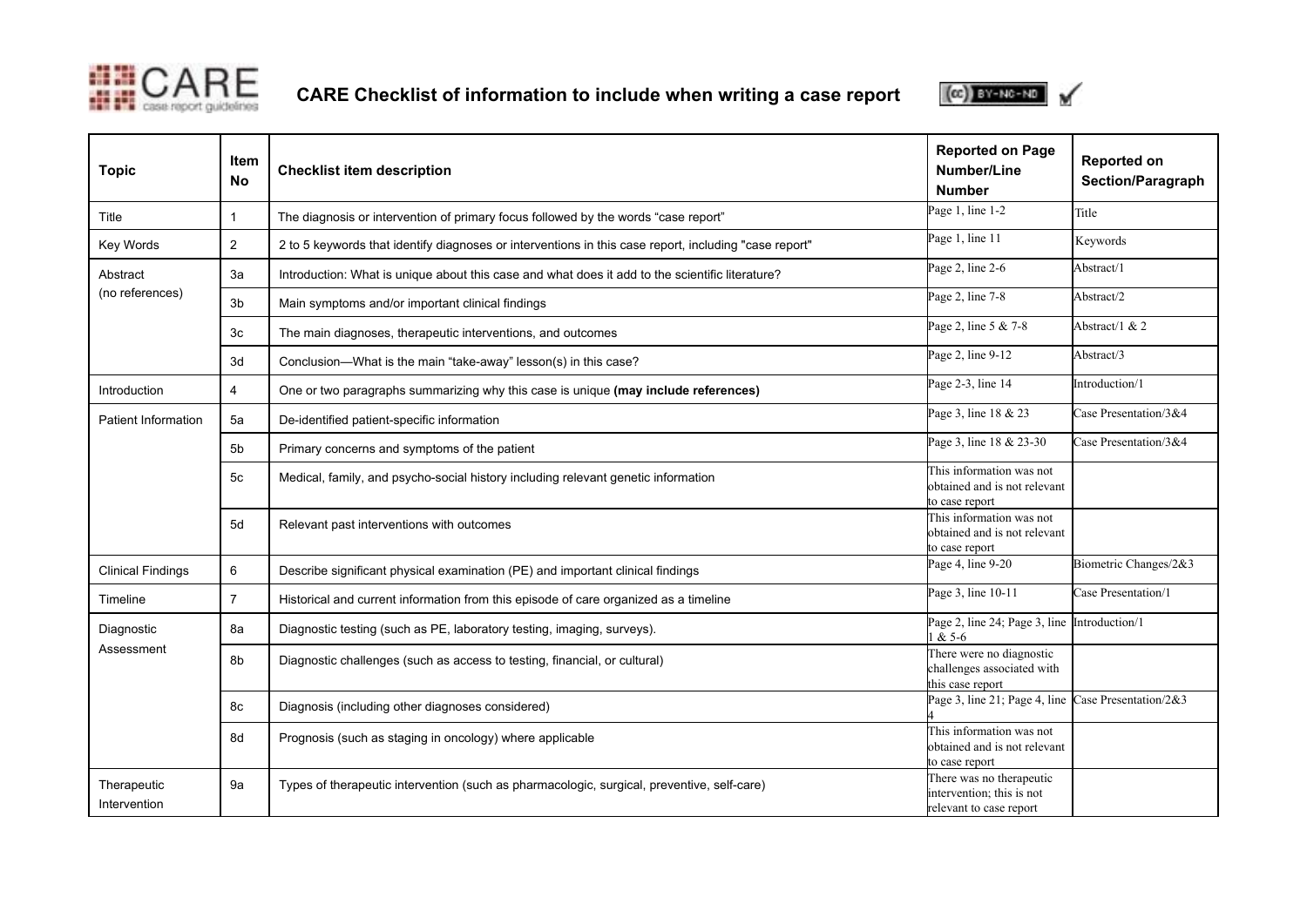|  | 9b | Administration of therapeutic intervention (such as dosage, strength, duration) | There was no therapeutic<br>intervention; this is not<br>relevant to case report |
|--|----|---------------------------------------------------------------------------------|----------------------------------------------------------------------------------|
|  | 9с | Changes in therapeutic intervention (with rationale)                            | There was no therapeutic<br>intervention; this is not<br>relevant to case report |